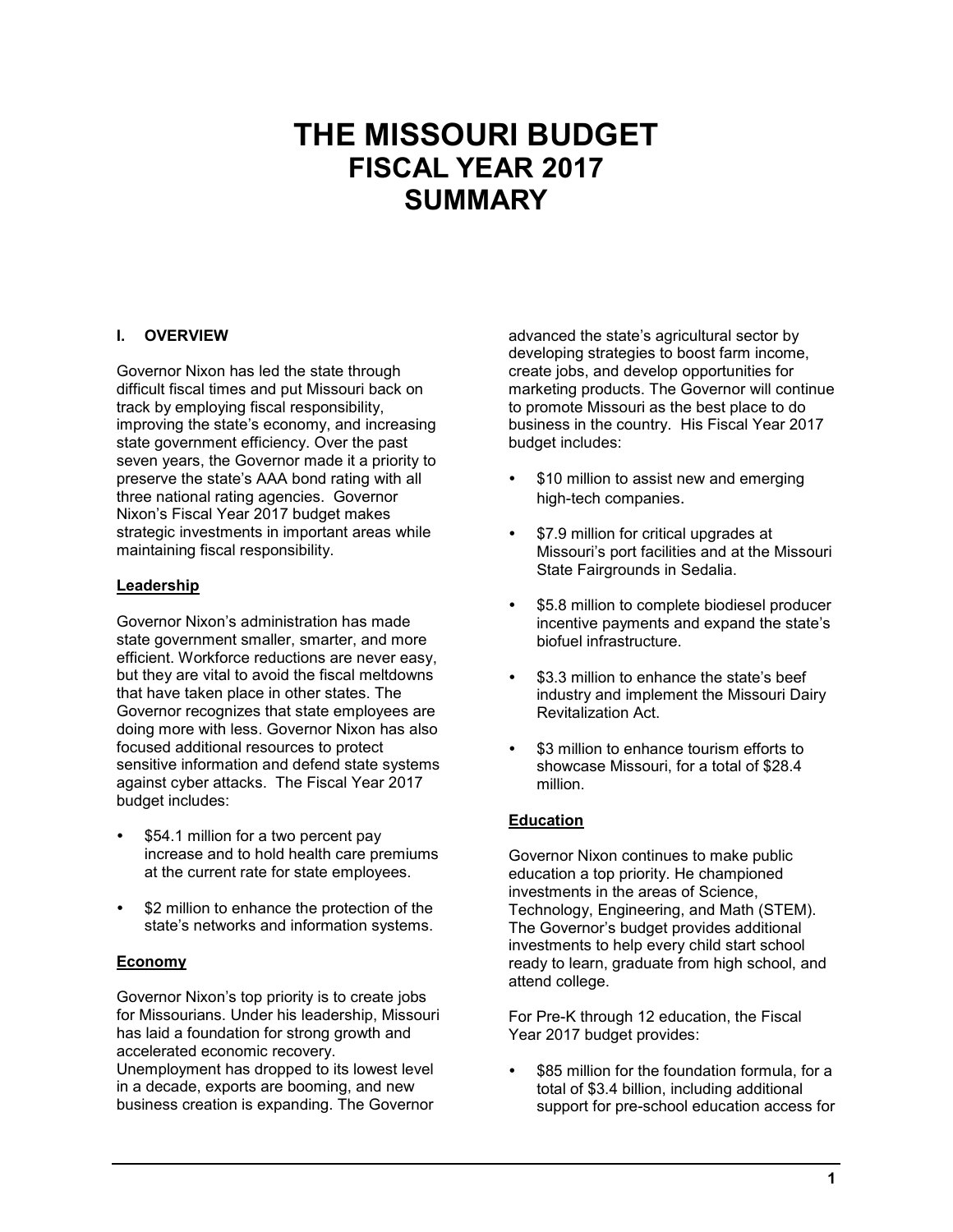children at unaccredited and provisionallyaccredited school districts and charter schools. Funding for the foundation formula has increased over \$400 million under Governor Nixon's leadership.

- **•** \$21.2 million for Early Childhood Special Education, for a total of \$170.8 million.
- **\*** \$5 million for transportation services, for a total of \$105.3 million.
- \$4.2 million for performance-based assessments.
- \$3.2 million to assist low-performing schools in improving student outcomes.

For Higher Education, the Fiscal Year 2017 budget provides:

- **\*** \$55.6 million, a six percent increase, for performance-based funding.
- \$7 million for the Access Missouri, A+, and Bright Flight scholarship programs.
- \$5 million for a new satellite dental program and to enhance and expand nursing education programs.

## **Disaster Recovery**

Governor Nixon has directed the state's response in assisting numerous Missouri communities that have experienced natural disasters. There have been numerous major severe-weather events since the Governor took office, impacting 97 percent of Missouri's counties. The Governor's Fiscal Year 2017 budget includes:

 \$3 million to aid in the state's disaster recovery efforts.

## **Mental Health**

Governor Nixon is committed to strengthening and expanding Missouri's mental health system. Through investments in early intervention, behavioral health services, autism treatment, and developmental disability services, the Governor will continue his commitment to ensure these individuals have access to the support and services they need and deserve. The Fiscal Year 2017 budget provides:

- \$45.2 million for rebasing to ensure that all providers of developmental disability services are paid fairly.
- \$44.2 million to update and increase rates paid to community providers.
- \$32.4 million to assist individuals who are in a crisis situation while transitioning between family, group-home, and community care settings.
- \$18.6 million to expand access to autism services, facilities, and professional training opportunities.
- \$13.9 million to ensure there is no waiting list for Medicaid eligible individuals with developmental disabilities needing in-home services.
- \$11.6 million to cover additional disabled individuals who qualify for Medicaid services as a result of the Missouri Achieving a Better Life Experience (ABLE) program.
- \$11.3 million for case management services and to transition individuals to the appropriate settings.
- \$9.4 million to provide additional comprehensive psychiatric care, access to alcohol and drug abuse treatment, and access to treatment for substance use disorders.
- \$5.4 million to provide early intervention, treatment and community services to individuals aged 21 to 35 with serious mental illness.
- \$1.6 million to expand emergency room enhancement projects aimed at treating individuals with mental illness in a more appropriate setting.

## **Opportunity**

Over the past seven years, Governor Nixon has assisted Missouri communities throughout the state and continues the state's work to improve the safety and well-being of citizens in all Missouri communities. To continue this momentum, Governor Nixon's Fiscal Year 2017 budget includes: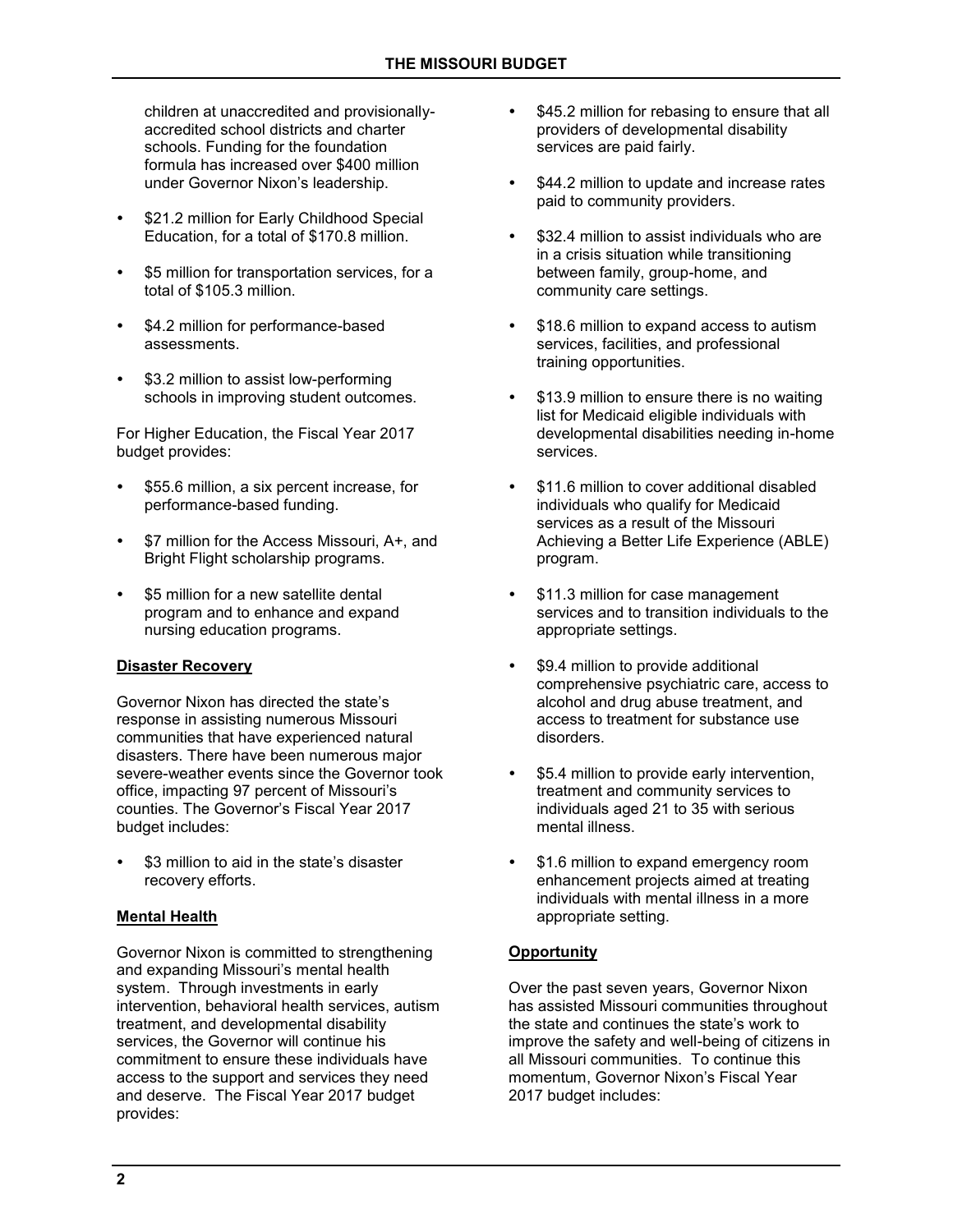- \$11 million to offer job training and work readiness programs for low-income individuals.
- \$500,000 to assist low income students in obtaining certifications and job preparation opportunities in the technology field.
- \$130,774 to implement the recommendations on law enforcement training standards.

## **Families**

Governor Nixon is committed to providing essential services to Missourians who are in need of assistance - the uninsured, children, victims of abuse or neglect, and the elderly. To provide for the health care needs and safety of the underserved and most vulnerable citizens in our state, the Fiscal Year 2017 budget includes:

- \$78.6 million for the state's Home and Community Based Services Program.
- $\bullet$  \$17.3 million to provide dental care to lowincome Missourians.
- \$16.3 million to provide services for victims of child abuse and neglect committed to the state's custody and to increase the rates paid to providers of these children.
- **\$13.7 million to provide rate increases to** child care providers.
- \$6 million to provide life sustaining HIV medications to low-income Missourians.
- \$2.7 million to expand the Medically Fragile Adult Waiver program.
- **•** \$2.7 million for prevention, basic health care, and emergency response services provided through the state's Local Public Health Agencies.
- \$2 million to ensure child care providers are complying with safety requirements.
- \$902,262 to provide genetic testing and follow-up services to newborns and their families.
- $\cdot$  \$818,712 for increased operational costs at veterans' homes.

 \$500,000 for the development and design of a new veterans' home.

## **Outdoors**

Missouri boasts beautiful state parks, roaring rivers, award-winning trails, and many familyfriendly attractions. Investing in the state's natural resources creates jobs, promotes tourism, and protects the environment. Governor Nixon will continue to showcase Missouri's cultural and natural resources for future generations. The Fiscal Year 2017 budget provides:

- \$10.1 million to help stabilize stream bank erosion, assist landowners in addressing erosion control and water quality needs facing the state's agricultural land, and update the state plan for surface water and groundwater resources.
- \$9.2 million for additional construction projects.
- \$1.4 million to operate Missouri's newest state park.

#### **II. REVIEW OF FISCAL YEAR 2015 REVENUE**

General revenue collections increased in Fiscal Year 2015. Net collections grew by 8.8 percent over the previous year. This was the first fiscal year where collections were above the peak achieved in Fiscal Year 2008 in real terms.

With the U.S. economy continuing to expand, moderate revenue growth is expected over the next eighteen months. Revenues are estimated to grow by 2.8 percent in Fiscal Year 2016 and increase moderately to 4.1 percent growth in Fiscal Year 2017.

## **III. THE ECONOMIC OUTLOOK**

## **U.S. Economic Position**

The national economy continued to grow in Calendar Year 2015 despite a slow start in the first quarter due to a relatively harsh winter. The unemployment rate fell significantly and employment growth has continued for 50 months straight. Housing starts and sales continued to grow, but at a more moderate pace than last year. Inflation remained low, tempered by dropping oil and energy prices; in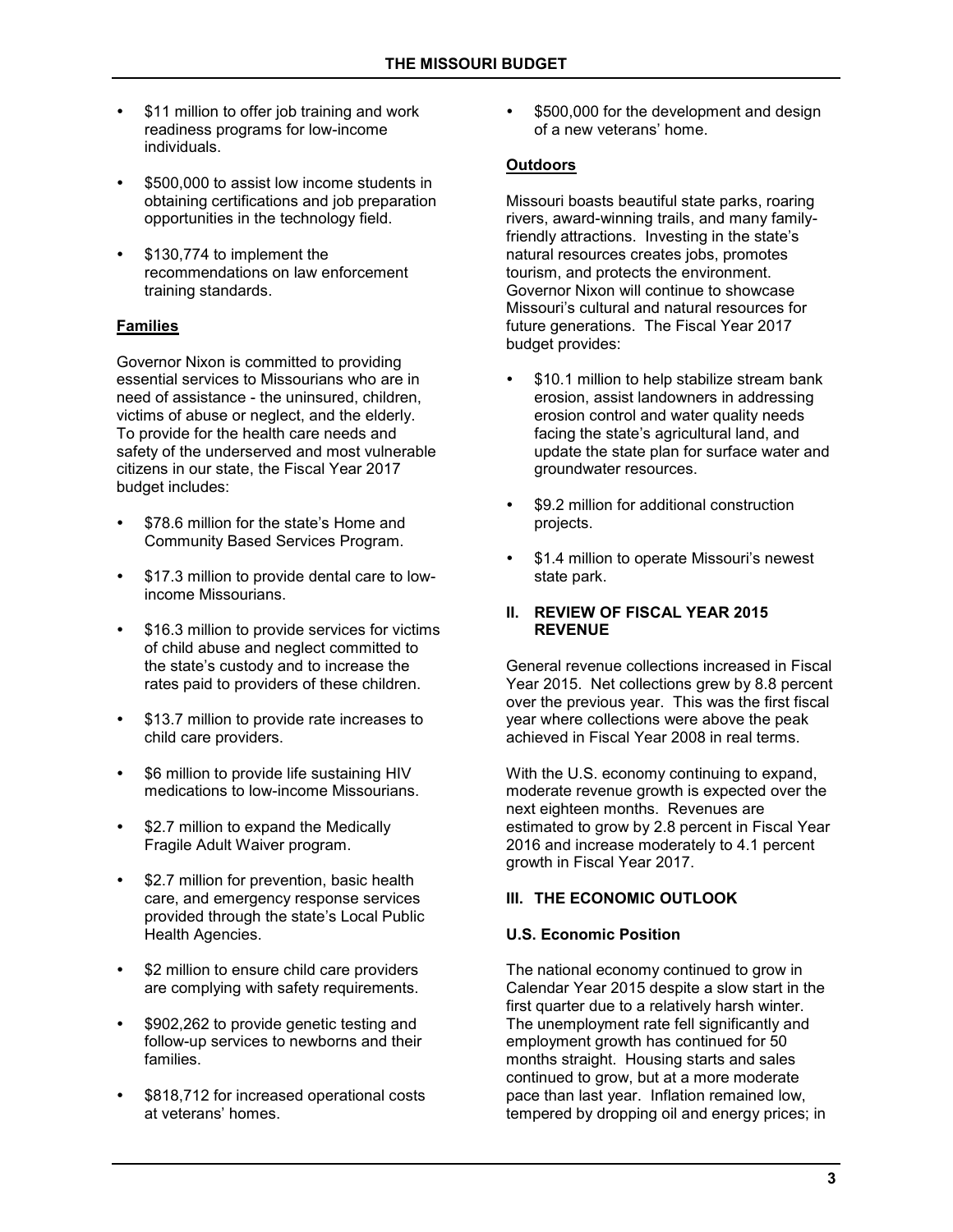| <b>Economic Projections</b>  |          |                                  |               |  |  |  |
|------------------------------|----------|----------------------------------|---------------|--|--|--|
|                              |          | <b>Increase by Calendar Year</b> |               |  |  |  |
| <u>U.S.</u>                  | 2015     | <u> 2016 </u>                    | <u> 2017 </u> |  |  |  |
| Real GDP                     | 2.5%     | 2.7%                             | 2.7%          |  |  |  |
| Employment                   | 2.1%     | 1.8%                             | 1.9%          |  |  |  |
| Personal Income              | 4.2 %    | $4.3\%$                          | 4.5%          |  |  |  |
| <b>Consumer Expenditures</b> | $3.3\%$  | $3.9 \%$                         | $4.2\%$       |  |  |  |
| <b>Consumer Prices</b>       | $0.5 \%$ | $1.8 \%$                         | $2.5\%$       |  |  |  |
| <b>MISSOURI</b>              |          |                                  |               |  |  |  |
| Employment                   | $1.2 \%$ | $1.7\%$                          | 1.9%          |  |  |  |
| Personal Income              | 3.0%     | $5.0 \%$                         | 5.4%          |  |  |  |

December, the price of a barrel of West Texas Intermediate crude oil dipped below \$35.

Congress and the President were able to agree on a two year budget for 2016 and 2017, minimizing stress on the economy. The package passed by Congress and approved by the President also extended tax cuts that expired at the end of 2014. The budget assurance will help improve the sentiment of consumers and businesses.

The economy grew modestly in 2015. Through November, average employment increased 1.1 percent. The unemployment rate fell to 4.7 percent in November, the lowest rate in the last nine years. Personal income continued to improve at a moderate pace. Consumer confidence and spending remained strong through November despite a bumpy year. Corporate profits moderately declined through the first three quarters of 2015. On December  $31^{st}$  the S&P 500 closed at 2,043.9 (0.7)% below the end of 2014. The third and fourth quarters of 2015 were very volatile in the stock markets, erasing the large gains seen earlier in the year. The median selling price for new homes fell from their peak in late 2014, and the inventory of homes ended the year at almost a six-month supply.

The economy continues to grow at a moderate pace. The outlook over the next two years shows a slight acceleration. As the economy approaches full employment, wage growth will

continue to accelerate, which will keep consumer confidence high. Further, reduced oil and energy prices leave more disposable income in consumers' pockets, and hold costs down for businesses. As consumers and businesses internalize the lower prices, it will encourage more spending and investment.

The Federal Reserve raised interest rates for the first time in nearly ten years. However, the rate remains very low and is expected to be increased slowly over the next two years. The initial stock market reaction to the rate hike appears positive, even in the face of dropping oil and energy prices. The Federal Reserve still needs to move cautiously as they continue to unwind a balance sheet that is inflated after the historic quantitative easing program.

In addition there are other risks to this outlook. Geopolitical conflicts in the Persian Gulf, such as the military intervention against ISIS, could have a powerful impact on oil prices. The conflict between Ukraine and Russia is also a risk for increasing energy prices, especially for the European Union (EU). Also, the slowdown in the Chinese economy is having a rippling effect across emerging and commodity markets. A softer global economy combined with a stronger dollar, could further weaken demand for U.S. exports. However, economic growth could exceed expectations if business investment accelerates, hiring accelerates at a faster than expected pace, and wage growth improves at a more than modest pace.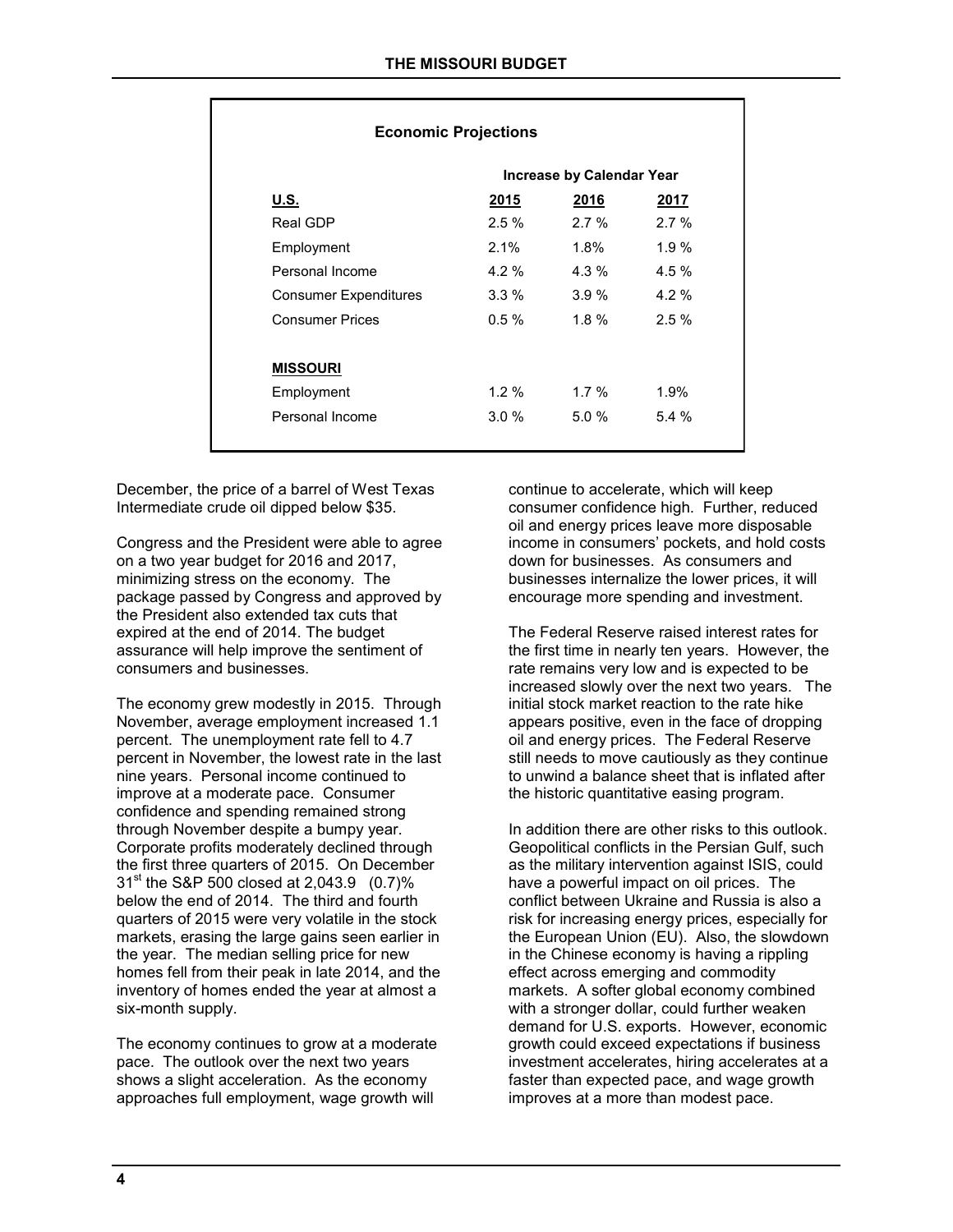### **Missouri Economic Position**

The improvement in Missouri's economy continued through 2015. According to payroll data in December, employment has increased. Through the first eleven months, employment improved 1.1 percent compared to 2014. Unemployment claims remain below prerecession levels. Missouri's unemployment rate declined to 4.7 percent in November, the lowest rate in nine years. Despite these encouraging trends personal income and spending continue to increase only at a modest pace.

Like the national economy, Missouri's economy is expected to grow at a moderate pace in 2016 and accelerate slightly in 2017. Job growth will accelerate over the next eighteen months boosting wages. Unlike the national economy, the manufacturing industry in Missouri has remained steady over the past year. The risks to growth are similar to those of the nation as a whole.

#### **IV. REVENUE PROJECTIONS FOR FISCAL YEARS 2016 AND 2017**

Revenue forecasting is challenging under the best of circumstances and is even more difficult when the previous year includes many unique occurrences and abnormally high growth.

With economic growth accelerating, continued revenue growth is expected for Fiscal Year 2016. The revised revenue estimate assumes growth of 2.8 percent, which reflects solid growth in income and sales taxes. This growth will be offset by weak growth in corporate taxes, largely the result of the ongoing phaseout of franchise tax, a new income allocation method, and other tax policy changes. Tax credit redemptions will continue to equal a large portion of net revenue, though likely will not be as high as the record level reached in Fiscal Year 2012. This estimate reflects an upward adjustment from the number on which the Fiscal Year 2016 budget is based, despite the lower growth rate.

Continued employment increases, stronger wage growth, and spending growth will help boost general revenue collections in Fiscal Year 2017. Governor Nixon's Fiscal Year 2017 budget is based on a forecast of revenue growth of 4.1 percent in Fiscal Year 2017.

### **V. REVENUE LIMITATION AMENDMENT**

Article X of the Missouri Constitution establishes a revenue and spending limit on state government. The limit is 5.6 percent of Missouri personal income, based on the relationship between personal income and total state revenues when the limit was established and approved by voters in November 1980. Calculations made pursuant to Article X of the Missouri Constitution show that total state revenues for Fiscal Year 2014 were below the total state revenue limit by over \$3.9 billion.

The Office of Administration projects that total state revenues will not exceed the total state revenue limit in Fiscal Years 2016 or 2017. These preliminary calculations are subject to change as actual state revenue collections become known and as the federal government revises its estimates of Missouri personal income. These projections could change if legislation is approved to increase taxes without a vote of the people. Pursuant to Article X of the Missouri Constitution, revenue approved by the voters is not subject to the revenue and spending limit.

In addition, Article X, Section 18(e) of the Missouri Constitution states the General Assembly shall not increase taxes or fees in any fiscal year, without voter approval, that in total produce net new annual revenues greater than \$50 million, adjusted annually by the percentage change in the personal income of Missouri for the second previous year, or one percent of total state revenues for the second fiscal year prior to the General Assembly's action, whichever is less.

"Net new annual revenues" is defined as the net increase in annual revenues produced by the total of all tax or fee increases by the General Assembly in a fiscal year, less refunds and less all contemporaneously occurring tax or fee reductions in that same fiscal year. For Fiscal Year 2015, these calculations were \$115.7 million for the personal income amount and \$94.6 million for the one percent of total state revenues amount. Legislative actions in the 2015 session resulted in a decrease of at least \$17.9 million in state revenues when the provisions are fully implemented.

For Fiscal Year 2016, the calculations are \$117.5 million for the personal income amount and \$94.3 million for the one percent of total state revenues amount.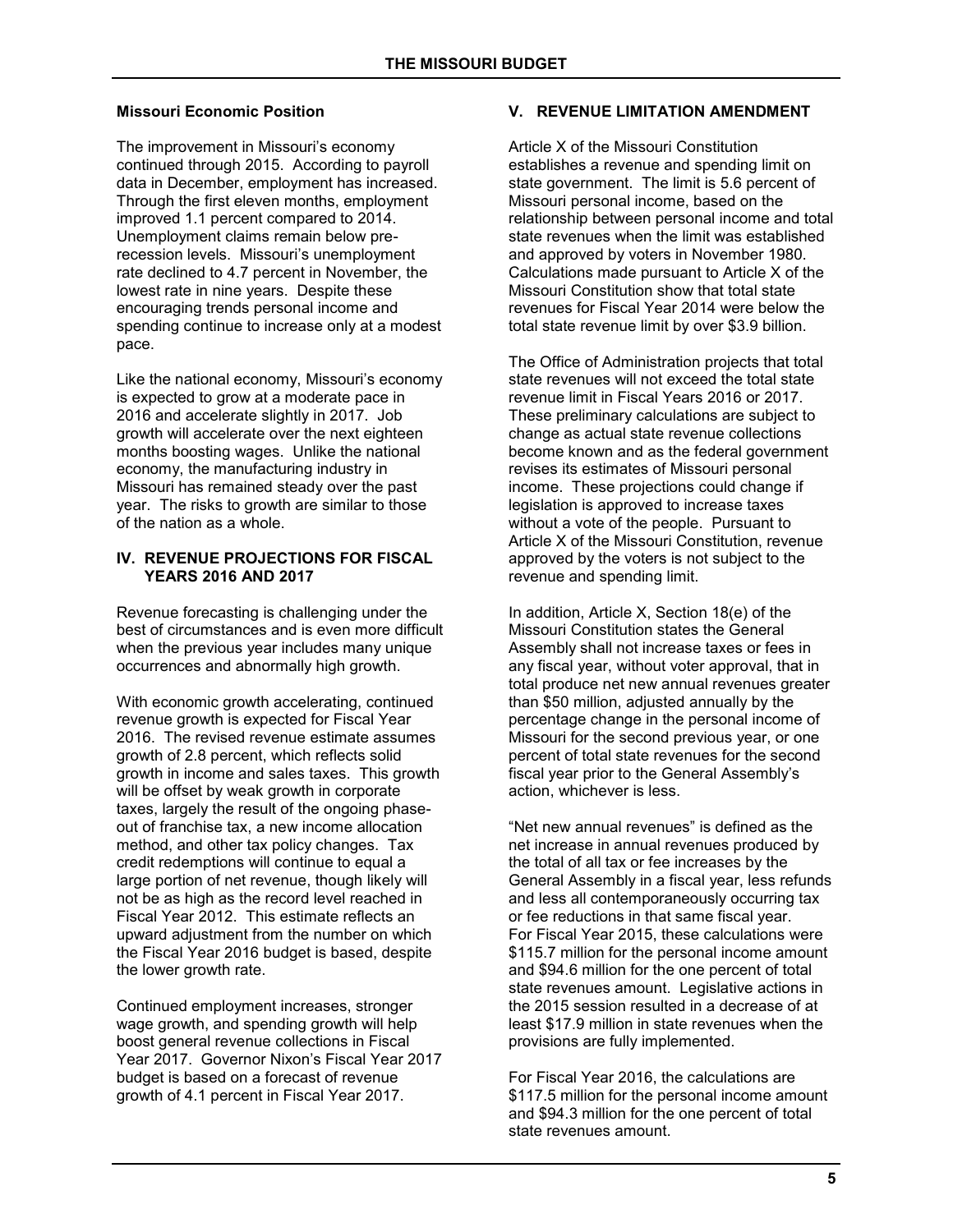This page intentionally blank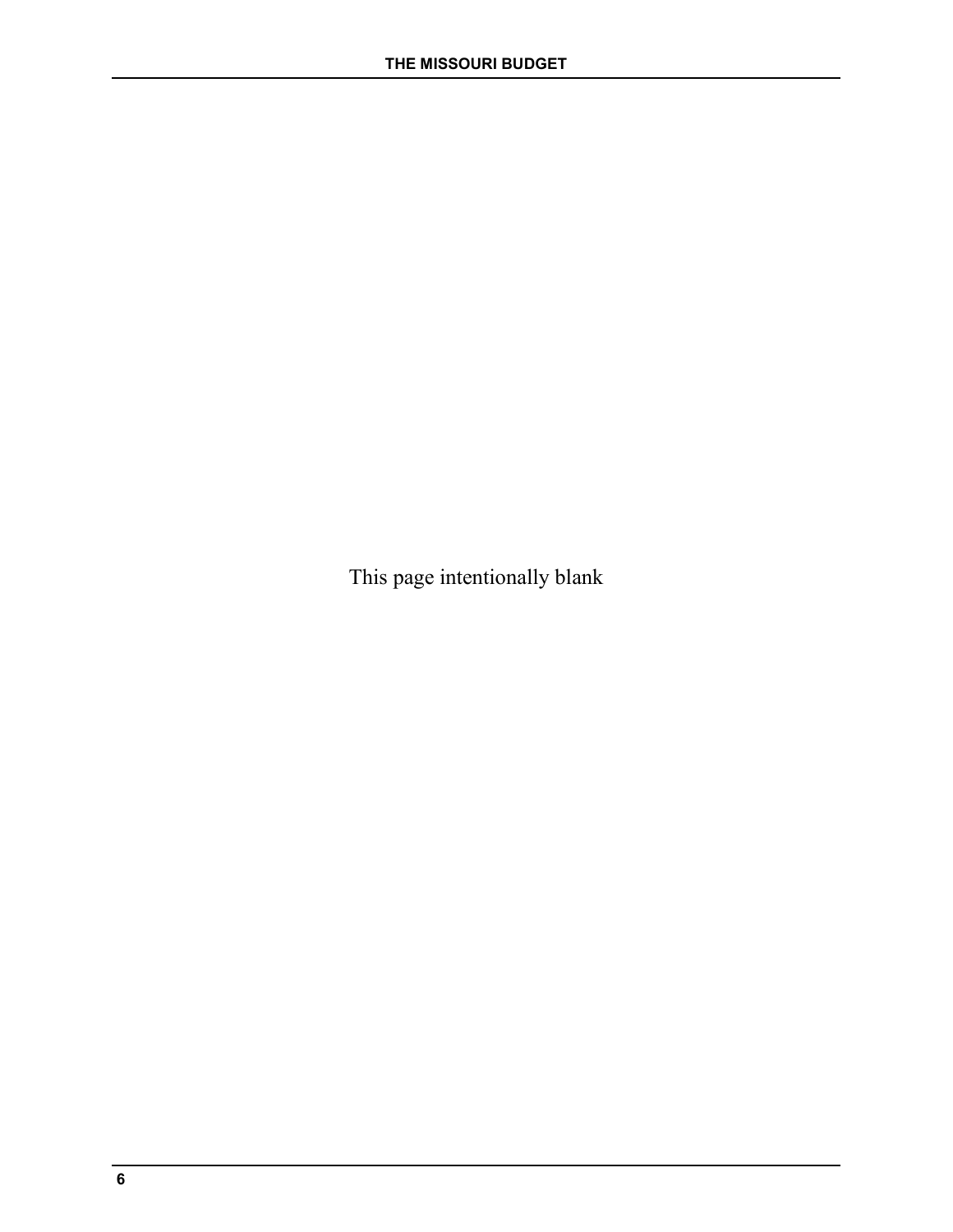# **FY 2017 TOTAL OPERATING BUDGET**



# **FY 2017 GOVERNOR'S RECOMMENDED OPERATING BUDGET—ALL FUNDS**



## **Total Appropriations\* \$27,322,994,885**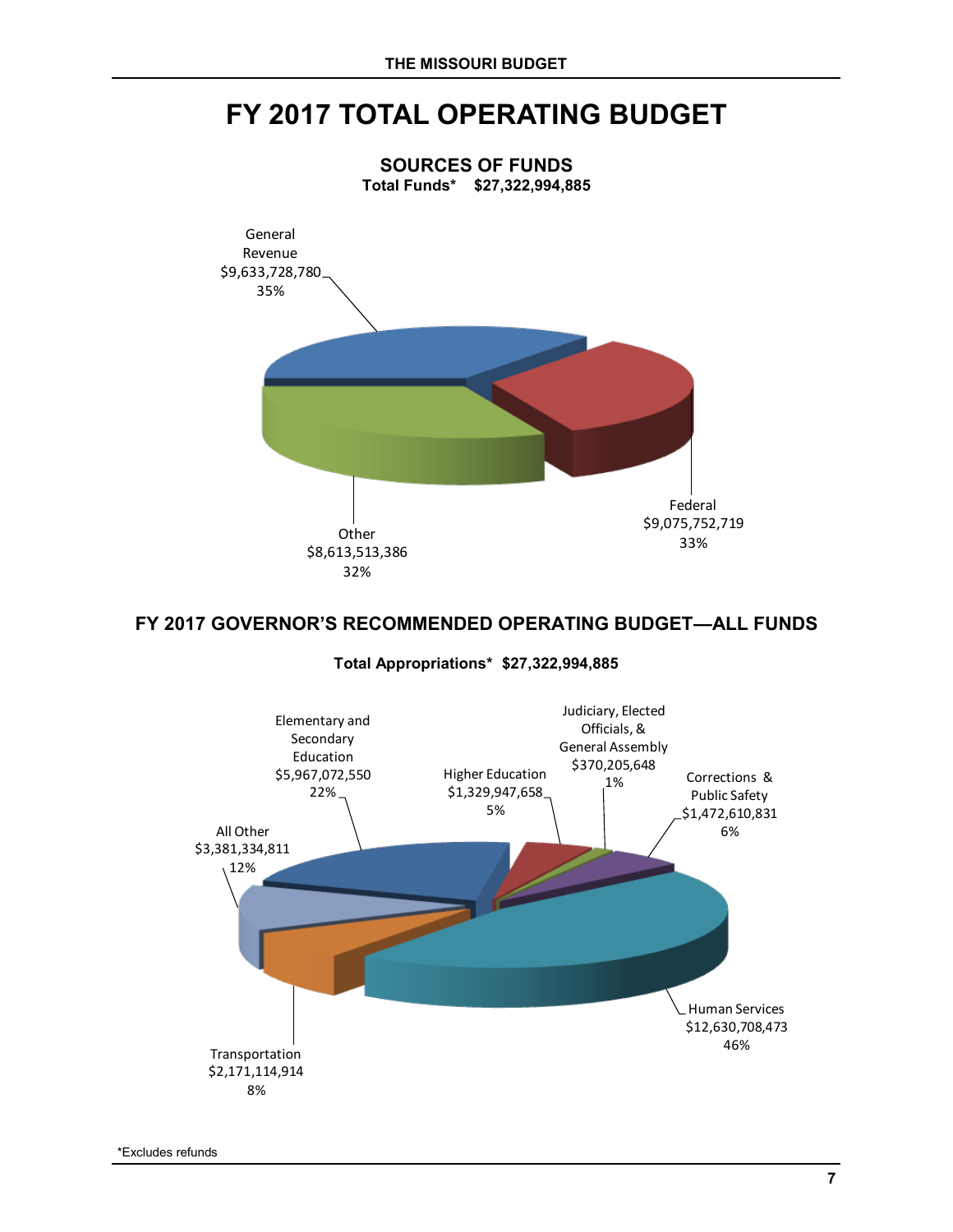# **GENERAL REVENUE RECEIPTS AND ESTIMATES**

|                                          | <b>Actual</b><br><b>Receipts</b><br>FY 2015 | <b>Revenue</b><br><b>Estimate</b><br>FY 2016 | <b>Revenue</b><br><b>Estimate</b><br>FY 2017 |
|------------------------------------------|---------------------------------------------|----------------------------------------------|----------------------------------------------|
| <b>Collections</b>                       |                                             |                                              |                                              |
| Individual Income Tax                    | \$<br>6,890,815,625 \$                      | 7,221,100,000 \$                             | 7,566,100,000                                |
| Sales and Use Tax                        | 2,014,363,065                               | 2,073,300,000                                | 2,137,100,000                                |
| Corporate Income/Franchise Tax           | 558,629,128                                 | 539,100,000                                  | 520,000,000                                  |
| County Foreign Insurance Tax             | 239,199,446                                 | 255,000,000                                  | 266,000,000                                  |
| Liquor Tax                               | 27,591,588                                  | 28,300,000                                   | 29,500,000                                   |
| Beer Tax                                 | 7,708,889                                   | 7,800,000                                    | 7,900,000                                    |
| Interest on Deposits and Investments     | 4,517,089                                   | 6,000,000                                    | 7,600,000                                    |
| <b>Federal Reimbursements</b>            | 5,791,778                                   | 9,900,000                                    | 14,600,000                                   |
| All Other Sources                        | 183,242,649                                 | 154,900,000                                  | 158,100,000                                  |
| <b>Total General Revenue Collections</b> | 9,931,859,256                               | 10,295,400,000                               | 10,706,900,000                               |
| Refunds                                  | (1,222,692,108)                             | (1,339,300,000)                              | (1,384,100,000)                              |
| <b>Net General Revenue Collections</b>   | \$<br>8,709,167,148 \$                      | 8,956,100,000 \$                             | 9,322,800,000                                |
| Net Growth Rate                          |                                             | 2.8%                                         | 4.1%                                         |

# **FY 2017 REVENUE ESTIMATE**

## **Net General Revenue \$9,322,800,000**

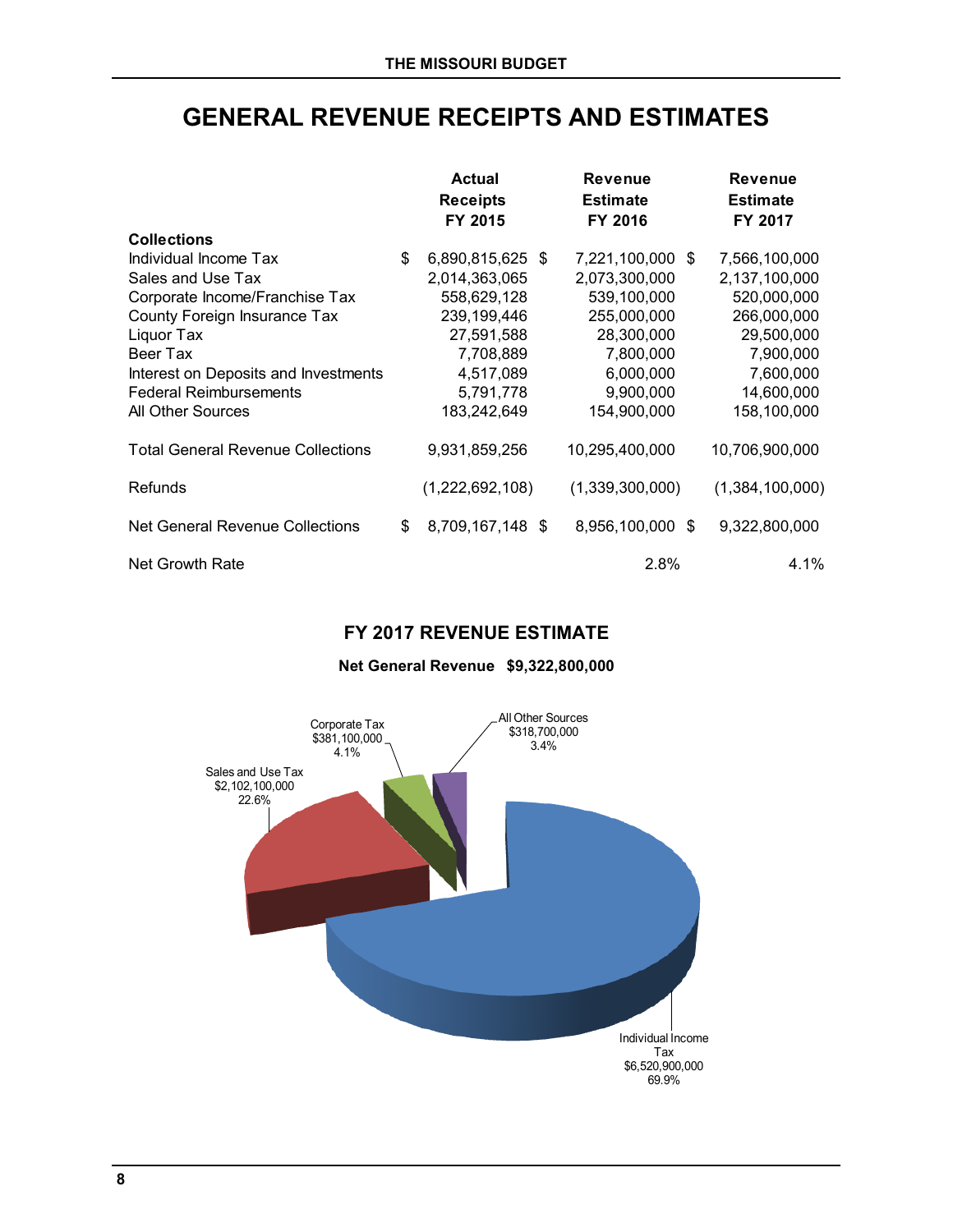# **GENERAL REVENUE SUMMARY**

| <b>RESOURCES</b>                   |    | FY 2015         | FY 2016             | FY 2017             |
|------------------------------------|----|-----------------|---------------------|---------------------|
| <b>Beginning Balance</b>           | \$ | 18,310,187      | \$<br>12,620,958    | \$<br>51,857,254    |
| Previous Year's Lapse <sup>1</sup> |    | 170,500,000     | 264,972,144         | 230,901,177         |
| <b>Revenue Collections</b>         |    | 9,931,859,256   | 10,295,400,000      | 10,706,900,000      |
| Refunds                            |    | (1,222,692,108) | (1,339,300,000)     | (1,384,100,000)     |
| Collection Reductions <sup>2</sup> |    |                 |                     | (10,000,000)        |
| <b>Collection Additions</b>        |    |                 |                     | 133,700,000         |
| Transfers to Fund                  |    | 123,748,982     | 114,800,000         | 77,000,000          |
| Total Resources Available          | \$ | 9,021,726,317   | \$<br>9,348,493,102 | \$<br>9,806,258,431 |
| <b>OBLIGATIONS</b>                 |    |                 |                     |                     |
| <b>Operating Appropriations</b>    | \$ | 8,734,913,177   | \$<br>8,854,825,360 | \$<br>9,633,728,780 |
| <b>Capital Appropriations</b>      |    | 205,700,000     | 93,825,000          | 83,900,000          |
| <b>Capital Reappropriations</b>    |    |                 | 40,373,991          | 37,501,177          |
| Supplemental                       |    | 128,602,078     | 307,942,906         | O                   |
| Increased estimateds               |    | 6,796,304       | 45,800,000          | 50,300,000          |
| <b>Expenditure Restrictions</b>    |    | (66,906,200)    | (46,131,409)        | 0                   |
| Total Obligations                  | \$ | 9,009,105,359   | \$<br>9,296,635,848 | \$<br>9,805,429,957 |
| <b>Ending Balance</b>              | S  | 12,620,958      | \$<br>51,857,254    | \$<br>828,474       |

#### **NOTES TO GENERAL REVENUE SUMMARY**

(1) Unexpended appropriations are counted as a resource in the next fiscal year to avoid premature commitment of uncertain resources until actual lapses are known. This includes reserves authorized by Section 33.290, RSMo.

(2) Collection Reductions reflect the anticipated loss of athletes' and entertainers' tax due to the relocation of the St. Louis Rams.

## **FY 2017 GOVERNOR'S RECOMMENDED OPERATING BUDGET—GENERAL REVENUE**



**Total Appropriations\* \$9,633,728,780**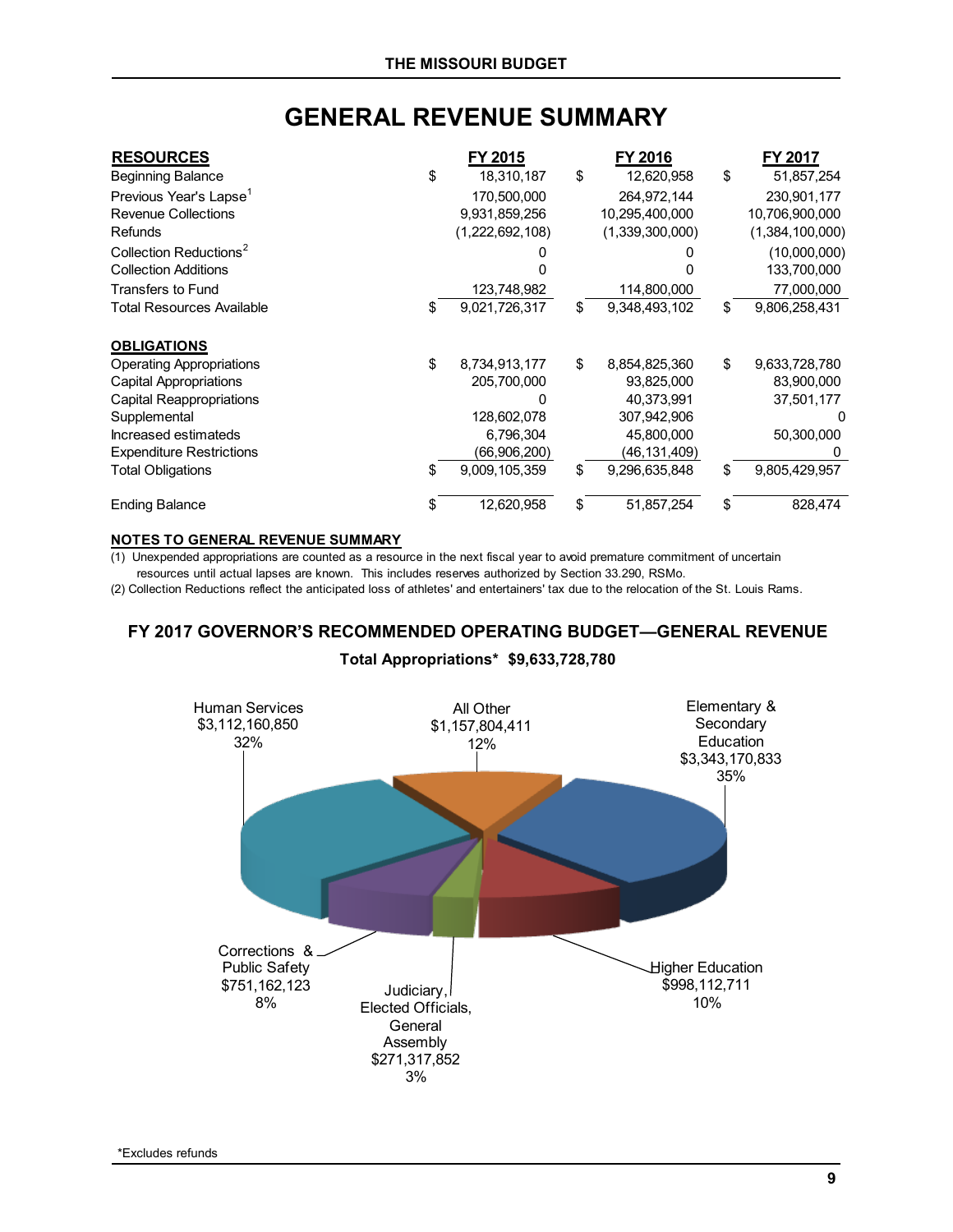|                      |                                           |                                |                                  | Governor's                |
|----------------------|-------------------------------------------|--------------------------------|----------------------------------|---------------------------|
| House<br><b>Bill</b> |                                           | FY 2015<br><b>Expenditures</b> | FY 2016<br><b>Appropriations</b> | Recommendation<br>FY 2017 |
| 1                    | <b>Public Debt</b>                        |                                |                                  |                           |
|                      | <b>General Revenue</b>                    | \$<br>64,386,816               | \$<br>59,199,900                 | \$<br>53,208,208          |
|                      | <b>Federal Funds</b>                      | $\mathbf 0$                    | 0                                | 0                         |
|                      | <b>Other Funds</b>                        | 3,040,998                      | 2,748,834                        | 2,539,051                 |
|                      | Total                                     | \$<br>67,427,814               | \$<br>61,948,734                 | \$<br>55,747,259          |
| $\mathbf 2$          | <b>Elementary and Secondary Education</b> |                                |                                  |                           |
|                      | <b>General Revenue</b>                    | \$<br>3, 140, 551, 875         | \$<br>3,220,532,590              | \$<br>3,343,170,833       |
|                      | <b>Federal Funds</b>                      | 958,124,383                    | 1,087,047,244                    | 1,113,257,848             |
|                      | <b>Other Funds</b>                        | 1,408,596,223                  | 1,481,835,593                    | 1,510,643,869             |
|                      | Total                                     | \$<br>5,507,272,481            | \$<br>5,789,415,427              | \$<br>5,967,072,550       |
| $\mathbf 3$          | <b>Higher Education</b>                   |                                |                                  |                           |
|                      | General Revenue                           | \$<br>900,900,461              | \$<br>933,638,908                | \$<br>998,112,711         |
|                      | <b>Federal Funds</b>                      | 1,115,825                      | 3,659,999                        | 2,248,806                 |
|                      | <b>Other Funds</b>                        | 256,916,865                    | 329,520,659                      | 329,586,141               |
|                      | Total                                     | \$<br>1,158,933,151            | \$<br>1,266,819,566              | \$<br>1,329,947,658       |
| 4                    | <b>Revenue</b>                            |                                |                                  |                           |
|                      | <b>General Revenue</b>                    | \$<br>77,324,941               | \$<br>88,434,330                 | \$<br>90,258,413          |
|                      | <b>Federal Funds</b>                      | 2,503,522                      | 4,106,285                        | 4,111,573                 |
|                      | <b>Other Funds</b>                        | 390,225,658                    | 417,591,145                      | 417,939,852               |
|                      | Total                                     | \$<br>470,054,121              | \$<br>510,131,760                | \$<br>512,309,838         |
| 4                    | <b>Transportation</b>                     |                                |                                  |                           |
|                      | <b>General Revenue</b>                    | \$<br>13,940,518               | \$<br>19,544,129                 | \$<br>14,794,129          |
|                      | <b>Federal Funds</b>                      | 74,256,035                     | 117,374,861                      | 124,915,209               |
|                      | <b>Other Funds</b>                        | 1,884,808,055                  | 2,025,293,824                    | 2,031,405,576             |
|                      | Total                                     | \$<br>1,973,004,608            | \$<br>2,162,212,814              | \$<br>2,171,114,914       |
| 5                    | <b>Office of Administration</b>           |                                |                                  |                           |
|                      | <b>General Revenue</b>                    | \$<br>175,264,996              | \$<br>174,641,743                | \$<br>198,235,391         |
|                      | <b>Federal Funds</b>                      | 55,725,944                     | 80,848,933                       | 82,649,056                |
|                      | <b>Other Funds</b>                        | 45,291,264                     | 47,828,178                       | 50,303,820                |
|                      | Total                                     | \$<br>276,282,204              | \$<br>303,318,854                | \$<br>331,188,267         |
| 5                    | <b>Employee Benefits</b>                  |                                |                                  |                           |
|                      | General Revenue                           | \$<br>542,356,496              | \$<br>552,246,544                | \$<br>561,827,299         |
|                      | <b>Federal Funds</b>                      | 187,987,630                    | 203,254,397                      | 204, 347, 447             |
|                      | <b>Other Funds</b>                        | 163,684,617                    | 178,237,485                      | 181,118,440               |
|                      | Total                                     | \$<br>894,028,743              | \$<br>933,738,426                | \$<br>947,293,186         |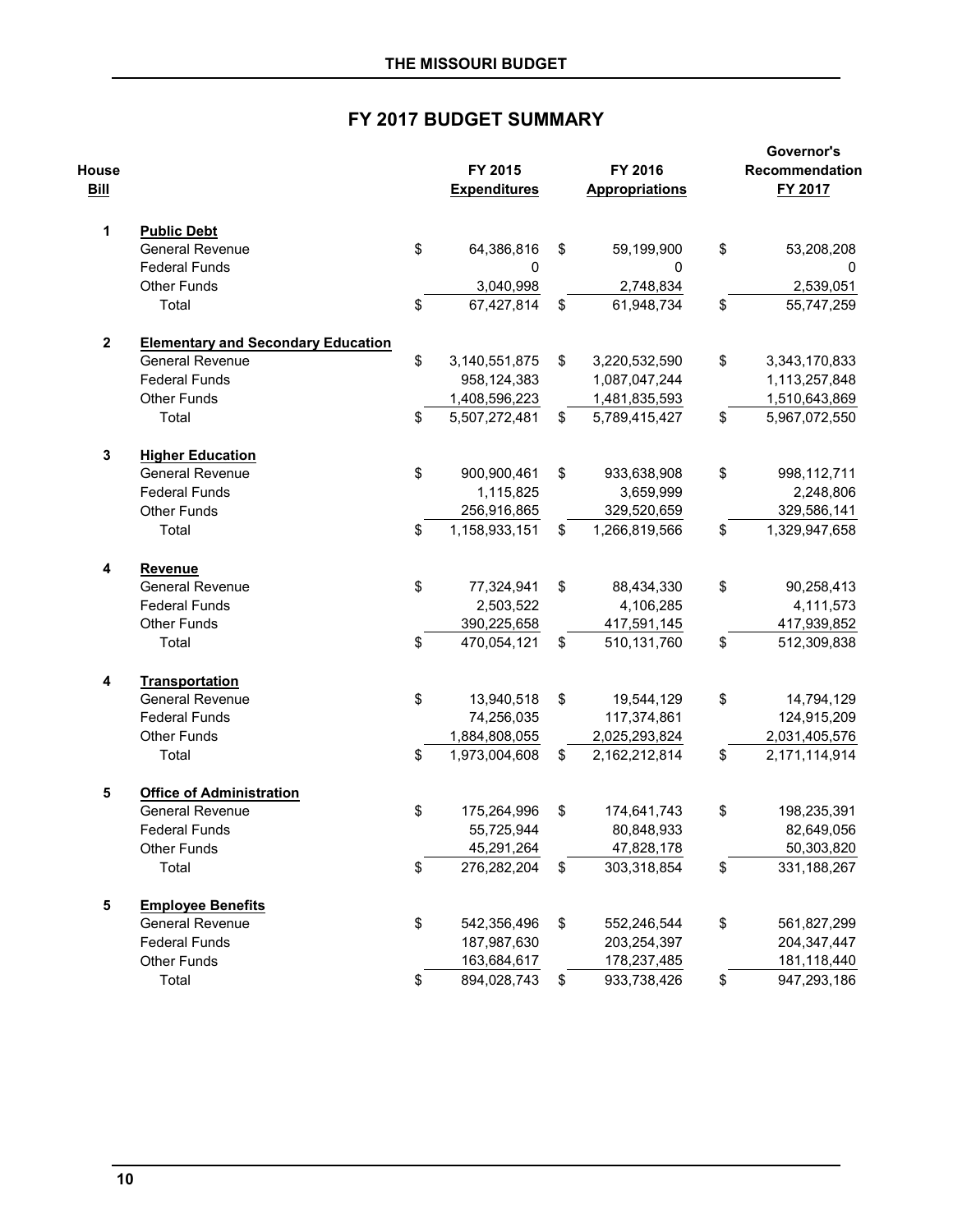| House<br><b>Bill</b>    |                                              | FY 2015<br><b>Expenditures</b> | FY 2016<br><b>Appropriations</b> | Governor's<br>Recommendation<br>FY 2017 |
|-------------------------|----------------------------------------------|--------------------------------|----------------------------------|-----------------------------------------|
| $\bf 6$                 | <b>Agriculture</b>                           |                                |                                  |                                         |
|                         | <b>General Revenue</b>                       | \$<br>10,091,599               | \$<br>11,429,947                 | \$<br>18,324,329                        |
|                         | <b>Federal Funds</b>                         | 2,573,025                      | 4,227,223                        | 6,472,345                               |
|                         | <b>Other Funds</b>                           | 18,689,862                     | 26,674,661                       | 23,395,744                              |
|                         | Total                                        | \$<br>31,354,486               | \$<br>42,331,831                 | \$<br>48,192,418                        |
| $\bf 6$                 | <b>Natural Resources</b>                     |                                |                                  |                                         |
|                         | <b>General Revenue</b>                       | \$<br>9,642,826                | \$<br>10,829,503                 | \$<br>11,241,059                        |
|                         | <b>Federal Funds</b>                         | 30,585,738                     | 49,996,693                       | 50,563,921                              |
|                         | <b>Other Funds</b>                           | 272,032,422                    | 499,654,886                      | 512,077,722                             |
|                         | Total                                        | \$<br>312,260,986              | \$<br>560,481,082                | \$<br>573,882,702                       |
| $\bf 6$                 | <b>Conservation</b>                          |                                |                                  |                                         |
|                         | General Revenue                              | \$<br>$\mathbf 0$              | \$<br>$\pmb{0}$                  | \$<br>0                                 |
|                         | <b>Federal Funds</b>                         | $\Omega$                       | $\Omega$                         | 0                                       |
|                         | <b>Other Funds</b>                           | 142,281,129<br>142,281,129     | 149,505,752                      | 156,949,870                             |
|                         | Total                                        | \$                             | \$<br>149,505,752                | \$<br>156,949,870                       |
| $\overline{\mathbf{r}}$ | <b>Economic Development</b>                  |                                |                                  |                                         |
|                         | <b>General Revenue</b>                       | \$<br>78,509,636               | \$<br>80,948,436                 | \$<br>97,608,375                        |
|                         | <b>Federal Funds</b>                         | 100,585,978                    | 213,180,393                      | 221,743,387                             |
|                         | <b>Other Funds</b>                           | 41,697,608                     | 68,332,133                       | 69,033,830                              |
|                         | Total                                        | \$<br>220,793,222              | \$<br>362,460,962                | \$<br>388,385,592                       |
| $\overline{\mathbf{r}}$ | <b>Insurance, Financial Institutions and</b> |                                |                                  |                                         |
|                         | <b>General Revenue</b>                       | \$<br>0                        | \$<br>0                          | \$<br>0                                 |
|                         | <b>Federal Funds</b>                         | 1,318,700                      | 1,783,233                        | 1,792,607                               |
|                         | <b>Other Funds</b>                           | 33,338,903                     | 38,885,687                       | 40,067,934                              |
|                         | Total                                        | \$<br>34,657,603               | \$<br>40,668,920                 | \$<br>41,860,541                        |
| 7                       | <b>Labor and Industrial Relations</b>        |                                |                                  |                                         |
|                         | <b>General Revenue</b>                       | \$<br>1,826,436                | \$<br>2,248,549                  | \$<br>2,403,729                         |
|                         | <b>Federal Funds</b>                         | 37,348,986                     | 56,438,358                       | 57,061,523                              |
|                         | <b>Other Funds</b>                           | 109,370,427                    | 132,302,452                      | 120,389,744                             |
|                         | Total                                        | \$<br>148,545,849              | \$<br>190,989,359                | \$<br>179,854,996                       |
| 8                       | <b>Public Safety</b>                         |                                |                                  |                                         |
|                         | <b>General Revenue</b>                       | \$<br>65,905,552               | \$<br>69,471,854                 | \$<br>77,704,369                        |
|                         | <b>Federal Funds</b>                         | 209,495,098                    | 259,512,068                      | 253,504,471                             |
|                         | <b>Other Funds</b>                           | 359,343,622                    | 405,698,166                      | 419,872,747                             |
|                         | Total                                        | \$<br>634,744,272              | \$<br>734,682,088                | \$<br>751,081,587                       |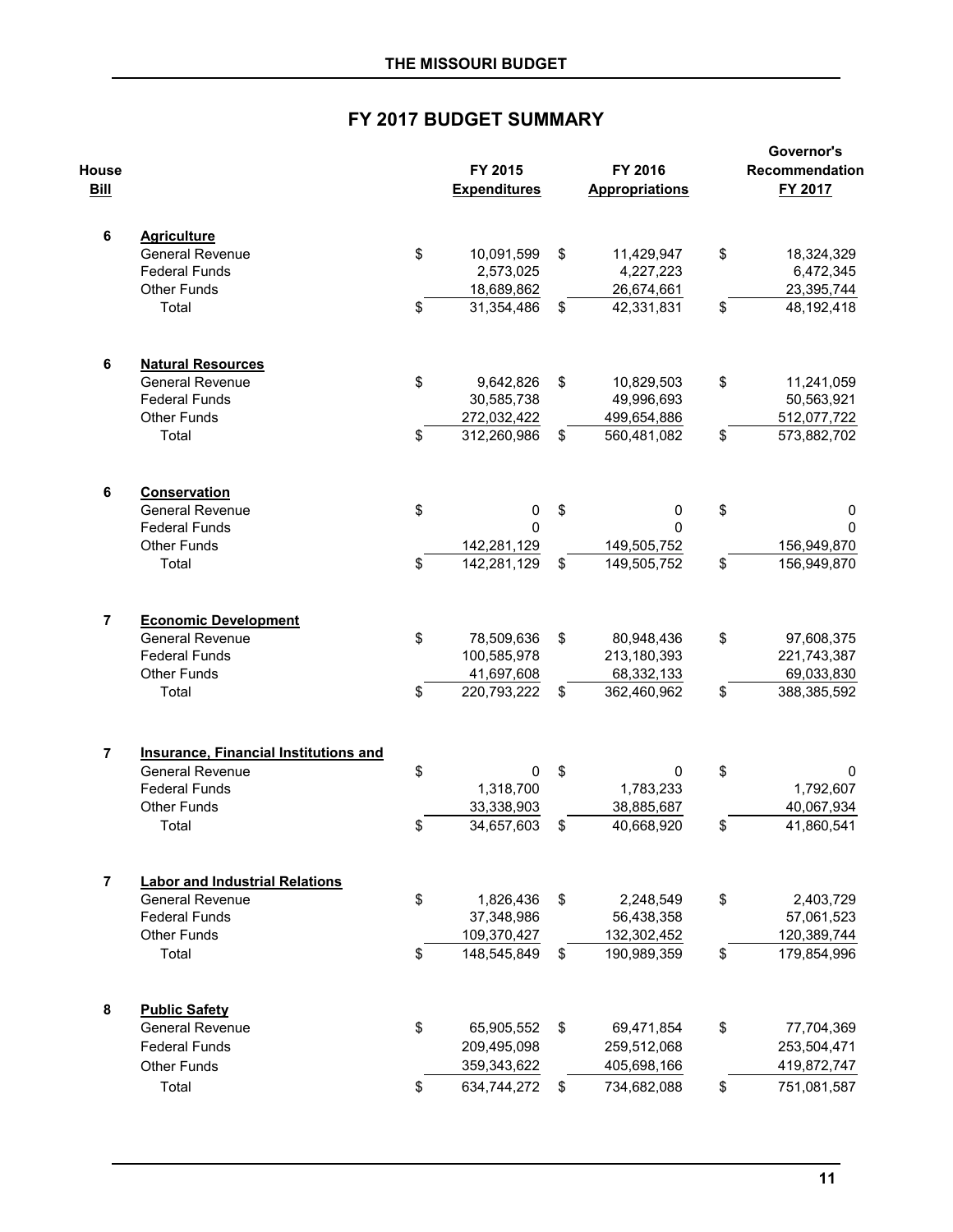| House<br><b>Bill</b> |                                   | FY 2015<br><b>Expenditures</b> | FY 2016<br><b>Appropriations</b> | Governor's<br>Recommendation<br>FY 2017 |
|----------------------|-----------------------------------|--------------------------------|----------------------------------|-----------------------------------------|
| $\boldsymbol{9}$     | <b>Corrections</b>                |                                |                                  |                                         |
|                      | General Revenue                   | \$<br>648,700,694              | \$<br>661,290,269                | \$<br>673,457,754                       |
|                      | <b>Federal Funds</b>              | 2,087,682                      | 5,120,976                        | 5,167,846                               |
|                      | <b>Other Funds</b>                | 31,418,884                     | 43,757,083                       | 42,903,644                              |
|                      | Total                             | \$<br>682,207,260              | \$<br>710,168,328                | \$<br>721,529,244                       |
| 10                   | <b>Mental Health</b>              |                                |                                  |                                         |
|                      | General Revenue                   | \$<br>699,160,051              | \$<br>730,121,321                | \$<br>803,230,800                       |
|                      | <b>Federal Funds</b>              | 805,697,675                    | 1,036,234,036                    | 1,100,473,264                           |
|                      | <b>Other Funds</b>                | 35,668,643                     | 70,165,791                       | 55,772,284                              |
|                      | Total                             | \$<br>1,540,526,369            | \$<br>1,836,521,148              | \$<br>1,959,476,348                     |
| 10                   | <b>Health and Senior Services</b> |                                |                                  |                                         |
|                      | General Revenue                   | \$<br>291,742,164              | \$<br>330,849,608                | \$<br>382,251,973                       |
|                      | <b>Federal Funds</b>              | 868,875,486                    | 897,128,596                      | 956,450,090                             |
|                      | <b>Other Funds</b>                | 15,876,267                     | 25,263,551                       | 20,964,344                              |
|                      | Total                             | \$<br>1,176,493,917            | \$<br>1,253,241,755              | \$<br>1,359,666,407                     |
| 11                   | <b>Social Services</b>            |                                |                                  |                                         |
|                      | General Revenue                   | \$<br>1,582,347,444            | \$<br>1,532,392,881              | \$<br>1,926,678,077                     |
|                      | <b>Federal Funds</b>              | 4,098,677,280                  | 4,567,783,131                    | 4,839,332,735                           |
|                      | <b>Other Funds</b>                | 2,493,427,175                  | 2,510,021,896                    | 2,545,554,906                           |
|                      | Total                             | \$<br>8,174,451,899            | \$<br>8,610,197,908              | \$<br>9,311,565,718                     |
| 12                   | <b>Elected Officials</b>          |                                |                                  |                                         |
|                      | General Revenue                   | \$<br>50,882,161               | \$<br>51,071,181                 | \$<br>48,962,917                        |
|                      | <b>Federal Funds</b>              | 9,836,866                      | 21,684,729                       | 21,773,365                              |
|                      | <b>Other Funds</b>                | 55,166,700                     | 50,800,240                       | 51,008,483                              |
|                      | Total                             | \$<br>115,885,727              | \$<br>123,556,150                | \$<br>121,744,765                       |
| 12                   | <b>Judiciary</b>                  |                                |                                  |                                         |
|                      | General Revenue                   | \$<br>179,749,322              | \$<br>183,058,930                | \$<br>186,440,746                       |
|                      | <b>Federal Funds</b>              | 5,998,655                      | 10,692,756                       | 10,872,517                              |
|                      | Other Funds                       | 11,223,405                     | 14,379,370                       | 14,937,692                              |
|                      | Total                             | \$<br>196,971,382              | \$<br>208,131,056                | \$<br>212,250,955                       |
| 12                   | <b>Public Defender</b>            |                                |                                  |                                         |
|                      | General Revenue                   | \$<br>36,767,672               | \$<br>36,422,010                 | \$<br>37,997,581                        |
|                      | <b>Federal Funds</b>              | $\mathbf 0$                    | 125,000                          | 125,000                                 |
|                      | <b>Other Funds</b>                | 1,633,723                      | 2,983,293                        | 2,985,943                               |
|                      | Total                             | \$<br>38,401,395               | \$<br>39,530,303                 | \$<br>41,108,524                        |
| 12                   | <b>General Assembly</b>           |                                |                                  |                                         |
|                      | General Revenue                   | \$<br>32,017,834               | \$<br>35,438,373                 | \$<br>35,914,189                        |
|                      | <b>Federal Funds</b>              | 0                              | 0                                | 0                                       |
|                      | <b>Other Funds</b>                | 165,478                        | 294,005                          | 295,739                                 |
|                      | Total                             | \$<br>32,183,312               | \$<br>35,732,378                 | \$<br>36,209,928                        |
|                      |                                   |                                |                                  |                                         |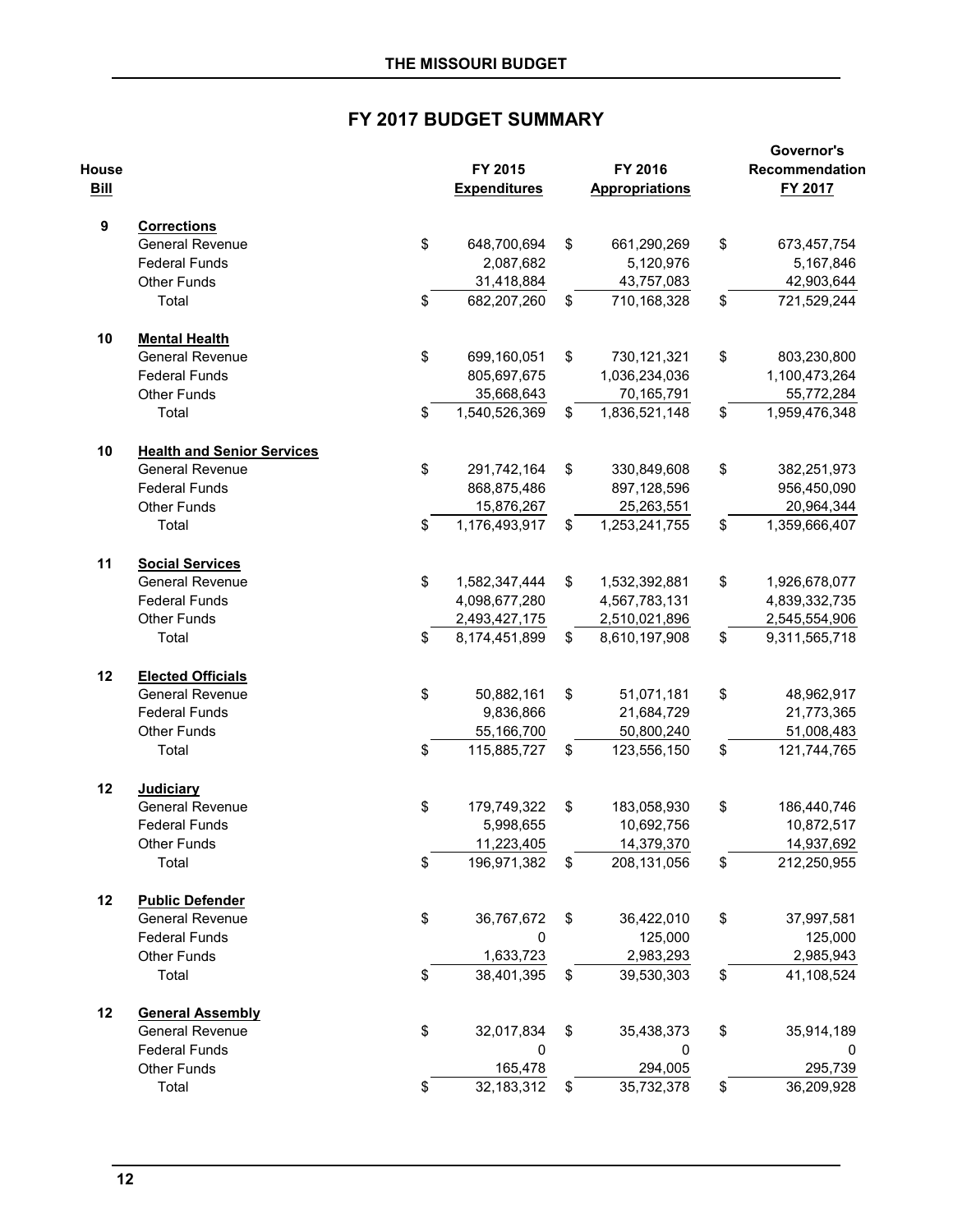| House<br><b>Bill</b> |                                                     | FY 2015<br><b>Expenditures</b> | FY 2016<br><b>Appropriations</b> | Governor's<br>Recommendation<br>FY 2017 |
|----------------------|-----------------------------------------------------|--------------------------------|----------------------------------|-----------------------------------------|
| 13                   | <b>Real Estate</b>                                  |                                |                                  |                                         |
|                      | <b>General Revenue</b>                              | \$<br>67,254,378               | \$<br>71,014,354                 | \$<br>71,905,898                        |
|                      | <b>Federal Funds</b>                                | 16,343,721                     | 18,531,107                       | 18,889,709                              |
|                      | <b>Other Funds</b>                                  | 13,040,903                     | 13,446,298                       | 13,766,011                              |
|                      | Total                                               | \$<br>96,639,002               | \$<br>102,991,759                | \$<br>104,561,618                       |
| 14                   | <b>Operating Supplemental</b>                       |                                |                                  |                                         |
|                      | <b>General Revenue</b>                              | \$                             | \$<br>307,942,906                | \$                                      |
|                      | <b>Federal Funds</b>                                |                                | 154,547,771                      |                                         |
|                      | <b>Other Funds</b>                                  |                                | 33,989,819                       |                                         |
|                      | Total                                               | \$                             | \$<br>496,480,496                | \$                                      |
|                      | <b>Total Operating Budget</b>                       |                                |                                  |                                         |
|                      | <b>General Revenue</b>                              | \$<br>8,669,323,872            | \$<br>9,162,768,266              | \$<br>9,633,728,780                     |
|                      | <b>Federal Funds</b>                                | 7,469,138,229                  | 8,793,277,789                    | 9,075,752,719                           |
|                      | Other Funds <sup>1</sup>                            | 7,786,938,831                  | 8,569,210,801                    | 8,613,513,386                           |
|                      | Total                                               | \$<br>23,925,400,932           | \$<br>26,525,256,856             | \$<br>27,322,994,885                    |
| 18                   | <b>Capital Improvements - One-Time</b><br>Projects* |                                |                                  |                                         |
|                      | <b>General Revenue</b>                              | \$<br>98,242,187               | \$<br>93,825,000                 | \$<br>83,900,000                        |
|                      | <b>Federal Funds</b>                                | 25,911,014                     | 22,350,000                       | 21,000,000                              |
|                      | <b>Other Funds</b>                                  | 55,643,867                     | 422,286,832                      | 45,349,051                              |
|                      | Total                                               | \$<br>179,797,068              | \$<br>538,461,832                | \$<br>150,249,051                       |
|                      | <b>GRAND TOTAL</b>                                  |                                |                                  |                                         |
|                      | <b>General Revenue</b>                              | \$<br>8,767,566,059            | \$<br>9,256,593,266              | \$<br>9,717,628,780                     |
|                      | <b>Federal Funds</b>                                | 7,495,049,243                  | 8,815,627,789                    | 9,096,752,719                           |
|                      | <b>Other Funds</b>                                  | 7,842,582,698                  | 8,991,497,633                    | 8,658,862,437                           |
|                      | Total                                               | \$<br>24,105,198,000           | \$<br>27,063,718,688             | \$<br>27,473,243,936                    |
|                      |                                                     |                                |                                  |                                         |

**\***

Reappropriations are recognized in the budget in the first year they are appropriated. Expenditures from reappropriations are recognized in the year in which the expenditure occurred.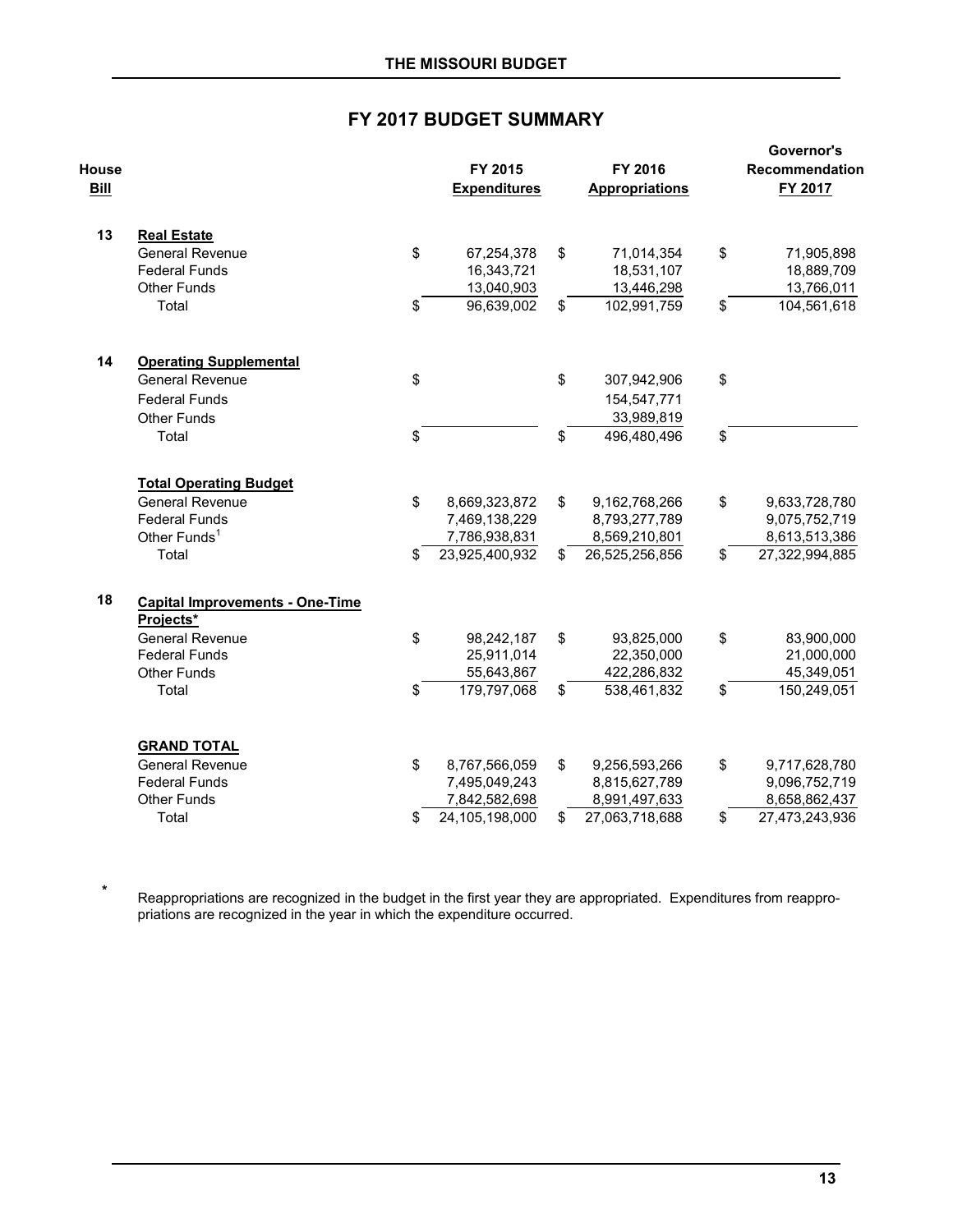# **FY 2017 FTE SUMMARY**

|              |                                           |               |               | Governor's     |
|--------------|-------------------------------------------|---------------|---------------|----------------|
| House        |                                           | FY 2015       | FY 2016       | Recommendation |
| <b>Bill</b>  |                                           | <b>Budget</b> | <b>Budget</b> | FY 2017        |
| 1            | <b>Public Debt</b>                        |               |               |                |
|              | <b>General Revenue</b>                    | 0.00          | 0.00          | 0.00           |
|              | <b>Federal Funds</b>                      | 0.00          | 0.00          | 0.00           |
|              | <b>Other Funds</b>                        | 0.00          | 0.00          | 0.00           |
|              | Total                                     | 0.00          | 0.00          | 0.00           |
| $\mathbf{2}$ | <b>Elementary and Secondary Education</b> |               |               |                |
|              | <b>General Revenue</b>                    | 819.50        | 819.50        | 821.50         |
|              | <b>Federal Funds</b>                      | 859.26        | 857.26        | 854.26         |
|              | <b>Other Funds</b>                        | 17.00         | 17.00         | 18.00          |
|              | Total                                     | 1,695.76      | 1,693.76      | 1,693.76       |
| $\mathbf 3$  | <b>Higher Education</b>                   |               |               |                |
|              | <b>General Revenue</b>                    | 14.03         | 14.03         | 14.03          |
|              | <b>Federal Funds</b>                      | 1.50          | 1.50          | 1.00           |
|              | <b>Other Funds</b>                        | 64.67         | 64.67         | 64.67          |
|              | Total                                     | 80.20         | 80.20         | 79.70          |
| 4            | <b>Revenue</b>                            |               |               |                |
|              | <b>General Revenue</b>                    | 889.52        | 890.52        | 901.52         |
|              | <b>Federal Funds</b>                      | 6.74          | 6.74          | 6.74           |
|              | <b>Other Funds</b>                        | 420.79        | 420.79        | 420.79         |
|              | Total                                     | 1,317.05      | 1,318.05      | 1,329.05       |
| 4            | <b>Transportation</b>                     |               |               |                |
|              | <b>General Revenue</b>                    | 0.00          | 0.00          | 0.00           |
|              | <b>Federal Funds</b>                      | 15.41         | 15.41         | 15.41          |
|              | <b>Other Funds</b>                        | 5,639.96      | 5,640.46      | 5,640.46       |
|              | Total                                     | 5,655.37      | 5,655.87      | 5,655.87       |
| 5            | <b>Office of Administration</b>           |               |               |                |
|              | <b>General Revenue</b>                    | 656.35        | 655.35        | 654.35         |
|              | <b>Federal Funds</b>                      | 335.86        | 321.29        | 321.29         |
|              | <b>Other Funds</b>                        | 947.36        | 912.83        | 915.83         |
|              | Total                                     | 1,939.57      | 1,889.47      | 1,891.47       |
| 6            | <b>Agriculture</b>                        |               |               |                |
|              | General Revenue                           | 89.14         | 89.14         | 89.14          |
|              | <b>Federal Funds</b>                      | 34.61         | 36.21         | 39.21          |
|              | <b>Other Funds</b>                        | 302.84        | 312.66        | 312.66         |
|              | Total                                     | 426.59        | 438.01        | 441.01         |
| 6            | <b>Natural Resources</b>                  |               |               |                |
|              | General Revenue                           | 133.45        | 133.45        | 133.45         |
|              | <b>Federal Funds</b>                      | 386.98        | 379.36        | 379.36         |
|              | <b>Other Funds</b>                        | 1,173.69      | 1,187.31      | 1,189.31       |
|              | Total                                     | 1,694.12      | 1,700.12      | 1,702.12       |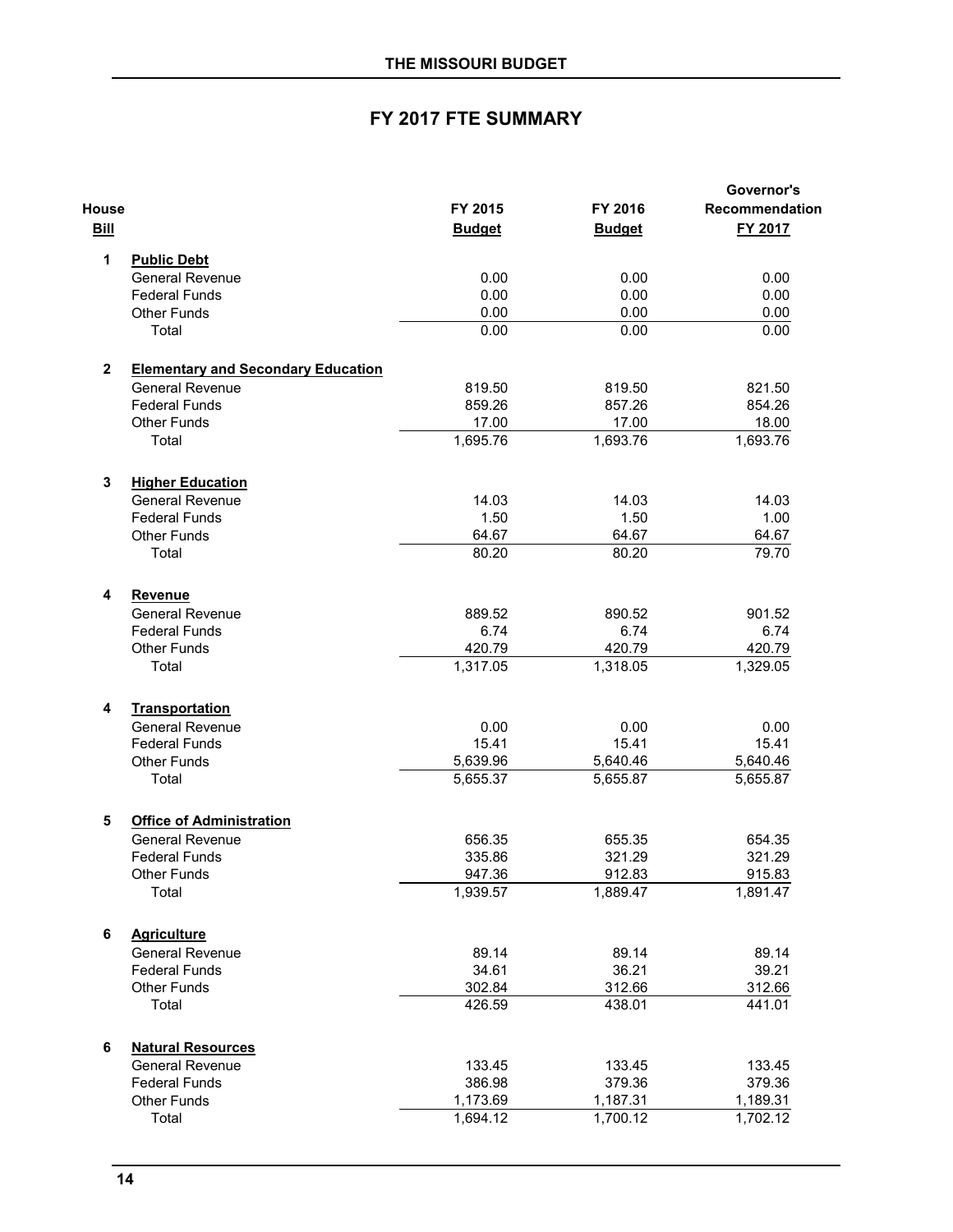# **FY 2017 FTE SUMMARY**

|                |                                                                           |               |               | Governor's     |
|----------------|---------------------------------------------------------------------------|---------------|---------------|----------------|
| House          |                                                                           | FY 2015       | FY 2016       | Recommendation |
| <b>Bill</b>    |                                                                           | <b>Budget</b> | <b>Budget</b> | FY 2017        |
| 6              | <b>Conservation</b>                                                       |               |               |                |
|                | <b>General Revenue</b>                                                    | 0.00          | 0.00          | 0.00           |
|                | <b>Federal Funds</b>                                                      | 0.00          | 0.00          | 0.00           |
|                | <b>Other Funds</b>                                                        | 1,812.81      | 1,812.81      | 1,812.81       |
|                | Total                                                                     | 1,812.81      | 1,812.81      | 1,812.81       |
| $\overline{7}$ | <b>Economic Development</b>                                               |               |               |                |
|                | <b>General Revenue</b>                                                    | 68.89         | 69.89         | 69.89          |
|                | <b>Federal Funds</b>                                                      | 576.81        | 523.81        | 523.81         |
|                | Other Funds                                                               | 299.55        | 299.55        | 301.55         |
|                | Total                                                                     | 945.25        | 893.25        | 895.25         |
| $\overline{7}$ | <b>Insurance, Financial Institutions</b><br>and Professional Registration |               |               |                |
|                | <b>General Revenue</b>                                                    | 0.00          | 0.00          | 0.00           |
|                | <b>Federal Funds</b>                                                      | 21.00         | 21.00         | 21.00          |
|                | <b>Other Funds</b>                                                        | 564.33        | 571.33        | 576.33         |
|                | Total                                                                     | 585.33        | 592.33        | 597.33         |
| $\overline{7}$ | <b>Labor and Industrial Relations</b>                                     |               |               |                |
|                | <b>General Revenue</b>                                                    | 28.91         | 25.81         | 28.91          |
|                | <b>Federal Funds</b>                                                      | 602.88        | 602.31        | 602.31         |
|                | <b>Other Funds</b>                                                        | 194.27        | 192.84        | 196.84         |
|                | Total                                                                     | 826.06        | 820.96        | 828.06         |
| 8              | <b>Public Safety</b>                                                      |               |               |                |
|                | <b>General Revenue</b>                                                    | 488.82        | 475.82        | 481.82         |
|                | <b>Federal Funds</b>                                                      | 438.83        | 435.83        | 434.83         |
|                | <b>Other Funds</b>                                                        | 4,113.05      | 4,113.05      | 4,135.05       |
|                | Total                                                                     | 5,040.70      | 5,024.70      | 5,051.70       |
| 9              | <b>Corrections</b>                                                        |               |               |                |
|                | <b>General Revenue</b>                                                    | 10,958.45     | 10,947.45     | 10,961.85      |
|                | <b>Federal Funds</b>                                                      | 44.50         | 43.00         | 43.00          |
|                | Other Funds                                                               | 253.40        | 253.40        | 239.00         |
|                | Total                                                                     | 11,256.35     | 11,243.85     | 11,243.85      |
| 10             | <b>Mental Health</b>                                                      |               |               |                |
|                | <b>General Revenue</b>                                                    | 4,894.98      | 4,815.19      | 4,833.83       |
|                | <b>Federal Funds</b>                                                      | 2,436.25      | 2,353.15      | 2,336.15       |
|                | <b>Other Funds</b>                                                        | 86.07         | 87.57         | 65.50          |
|                | Total                                                                     | 7,417.30      | 7,255.91      | 7,235.48       |
| 10             | <b>Health and Senior Services</b>                                         |               |               |                |
|                | General Revenue                                                           | 660.19        | 655.69        | 654.57         |
|                | <b>Federal Funds</b>                                                      | 978.95        | 975.83        | 976.95         |
|                | <b>Other Funds</b>                                                        | 126.52        | 126.52        | 128.52         |
|                | Total                                                                     | 1,765.66      | 1,758.04      | 1,760.04       |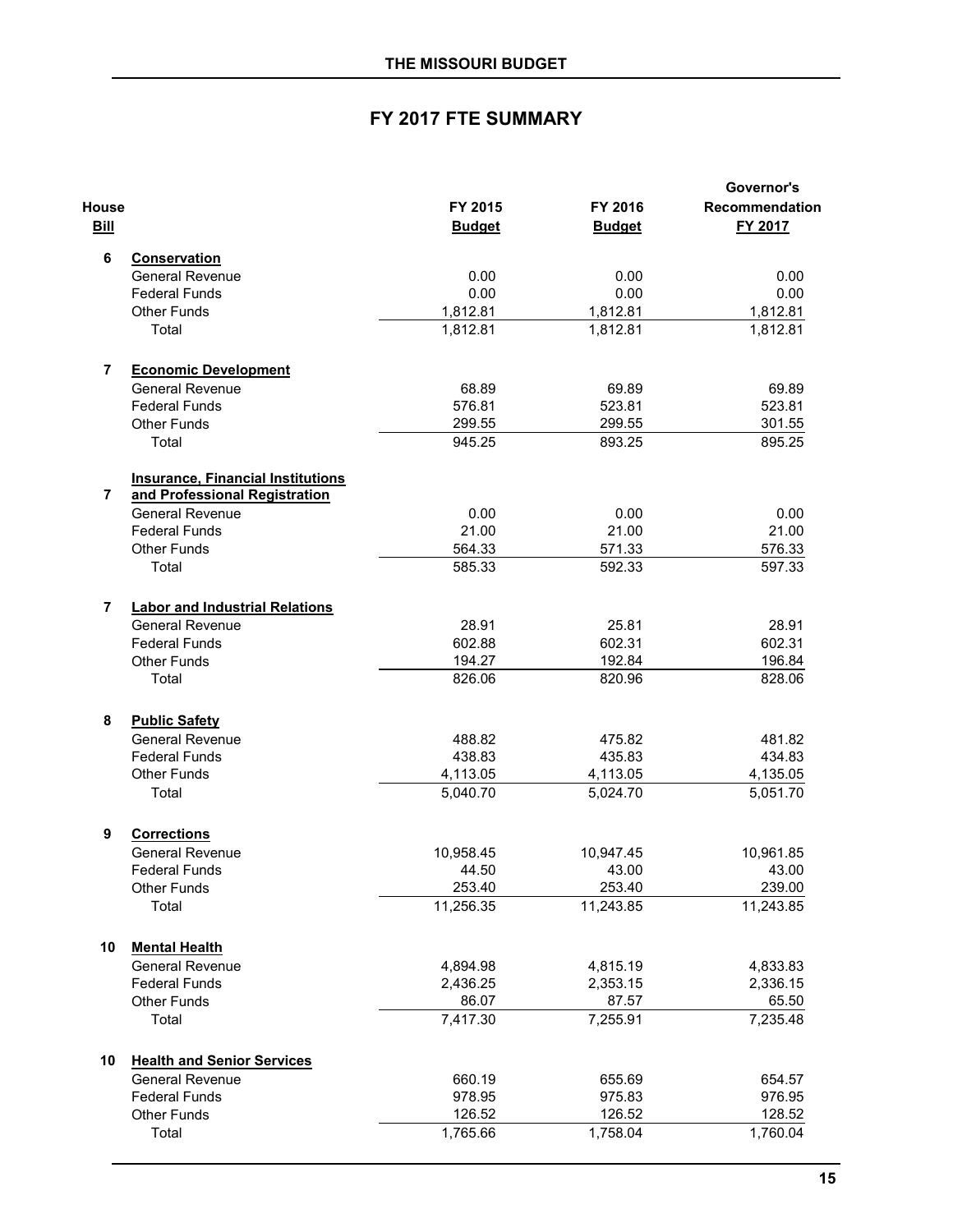# **FY 2017 FTE SUMMARY**

|             |                          |               |               | Governor's     |
|-------------|--------------------------|---------------|---------------|----------------|
| House       |                          | FY 2015       | FY 2016       | Recommendation |
| <b>Bill</b> |                          | <b>Budget</b> | <b>Budget</b> | FY 2017        |
| 11          | <b>Social Services</b>   |               |               |                |
|             | <b>General Revenue</b>   | 1,771.59      | 1,761.14      | 1,869.17       |
|             | <b>Federal Funds</b>     | 4,705.35      | 4,699.01      | 4,623.01       |
|             | <b>Other Funds</b>       | 484.12        | 474.46        | 359.93         |
|             | Total                    | 6,961.06      | 6,934.61      | 6,852.11       |
| 12          | <b>Elected Officials</b> |               |               |                |
|             | <b>General Revenue</b>   | 625.33        | 635.33        | 621.33         |
|             | <b>Federal Funds</b>     | 95.51         | 93.51         | 93.51          |
|             | <b>Other Funds</b>       | 242.68        | 246.68        | 246.68         |
|             | Total                    | 963.52        | 975.52        | 961.52         |
| 12          | <b>Judiciary</b>         |               |               |                |
|             | <b>General Revenue</b>   | 3,263.30      | 3,260.30      | 3,266.30       |
|             | <b>Federal Funds</b>     | 103.25        | 103.25        | 105.25         |
|             | <b>Other Funds</b>       | 58.50         | 58.50         | 58.50          |
|             | Total                    | 3,425.05      | 3,422.05      | 3,430.05       |
| 12          | <b>Public Defender</b>   |               |               |                |
|             | <b>General Revenue</b>   | 585.13        | 585.13        | 585.13         |
|             | <b>Federal Funds</b>     | 0.00          | 0.00          | 0.00           |
|             | <b>Other Funds</b>       | 2.00          | 2.00          | 2.00           |
|             | Total                    | 587.13        | 587.13        | 587.13         |
| 12          | <b>General Assembly</b>  |               |               |                |
|             | <b>General Revenue</b>   | 687.92        | 687.92        | 687.92         |
|             | <b>Federal Funds</b>     | 0.00          | 0.00          | 0.00           |
|             | <b>Other Funds</b>       | 1.25          | 1.25          | 1.25           |
|             | Total                    | 689.17        | 689.17        | 689.17         |
|             | <b>Total Budget</b>      |               |               |                |
|             | <b>General Revenue</b>   | 26,635.50     | 26,521.66     | 26,674.71      |
|             | <b>Federal Funds</b>     | 11,643.69     | 11,468.47     | 11,377.09      |
|             | <b>Other Funds</b>       | 16,804.86     | 16,795.68     | 16,685.68      |
|             | Total                    | 55,084.05     | 54,785.81     | 54,737.48      |